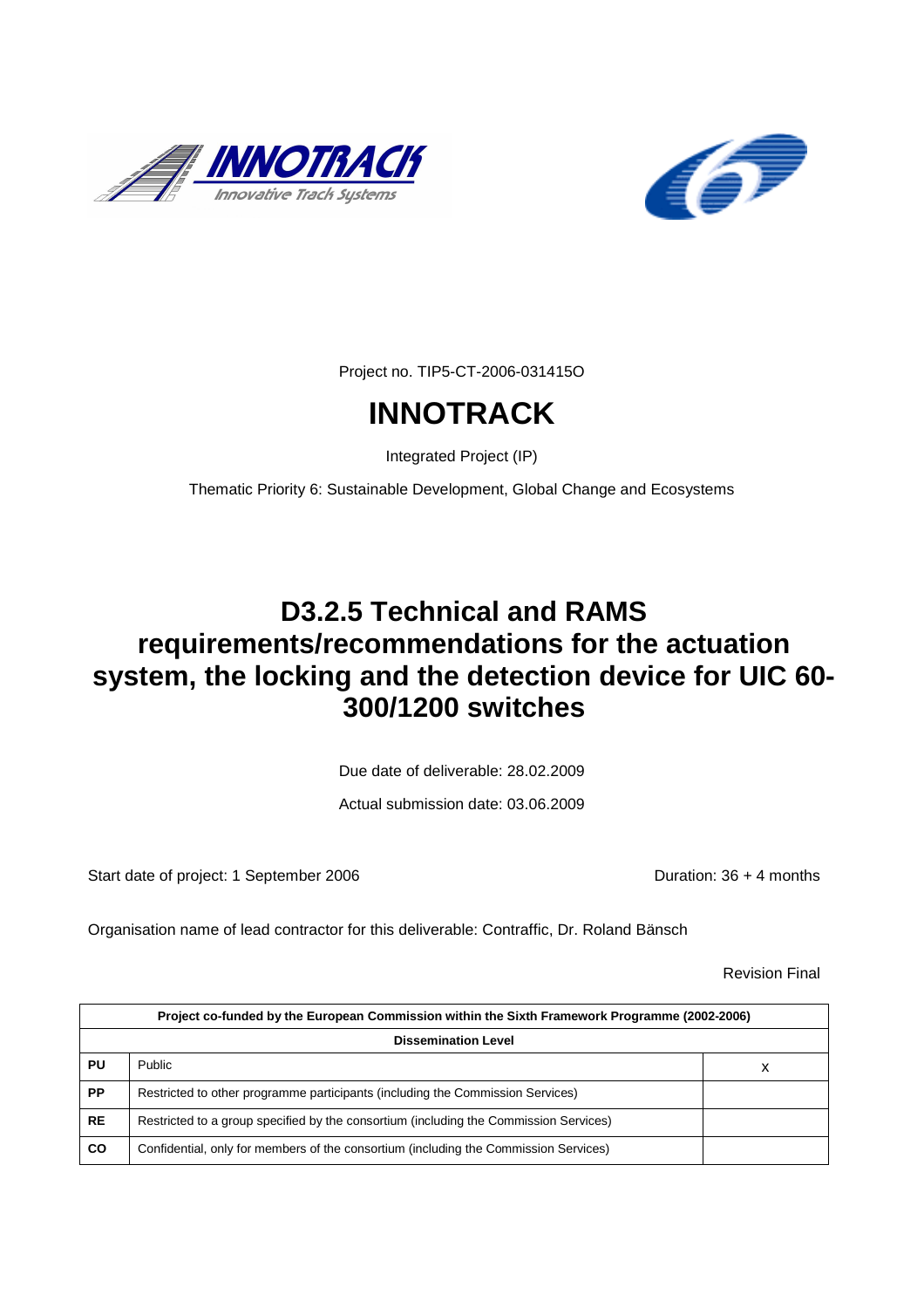# **Table of Contents**

| $\mathbf 1$ . |                                                                                                                     |  |
|---------------|---------------------------------------------------------------------------------------------------------------------|--|
| 2.            |                                                                                                                     |  |
|               | 2.1                                                                                                                 |  |
|               |                                                                                                                     |  |
|               |                                                                                                                     |  |
|               |                                                                                                                     |  |
|               | 2.2                                                                                                                 |  |
|               |                                                                                                                     |  |
|               |                                                                                                                     |  |
|               |                                                                                                                     |  |
|               |                                                                                                                     |  |
|               |                                                                                                                     |  |
|               |                                                                                                                     |  |
|               |                                                                                                                     |  |
|               |                                                                                                                     |  |
|               |                                                                                                                     |  |
|               | 2.3                                                                                                                 |  |
|               |                                                                                                                     |  |
|               |                                                                                                                     |  |
|               |                                                                                                                     |  |
|               |                                                                                                                     |  |
|               |                                                                                                                     |  |
|               | 2.3.5.1                                                                                                             |  |
|               | 2.3.5.2                                                                                                             |  |
|               | 2.3.5.3                                                                                                             |  |
|               |                                                                                                                     |  |
|               | 2.3.7 Each DLD component to be individual replaceable within 30 minutes 13                                          |  |
|               | 2.3.8 Switch with DLD assembled, adjusted and tested in the workshop, no on site adjustment                         |  |
|               |                                                                                                                     |  |
|               | 2.3.9 Locking at the switch blade tip (driver position 1) redundant mechanical  14                                  |  |
|               | Availability on Component level: MTBF > 50 years (f.e. drive, locking device, electronic<br>2.3.10<br>module)<br>14 |  |
|               | 2.3.11                                                                                                              |  |
| 3.            |                                                                                                                     |  |
| 4.            |                                                                                                                     |  |
|               | 4.1                                                                                                                 |  |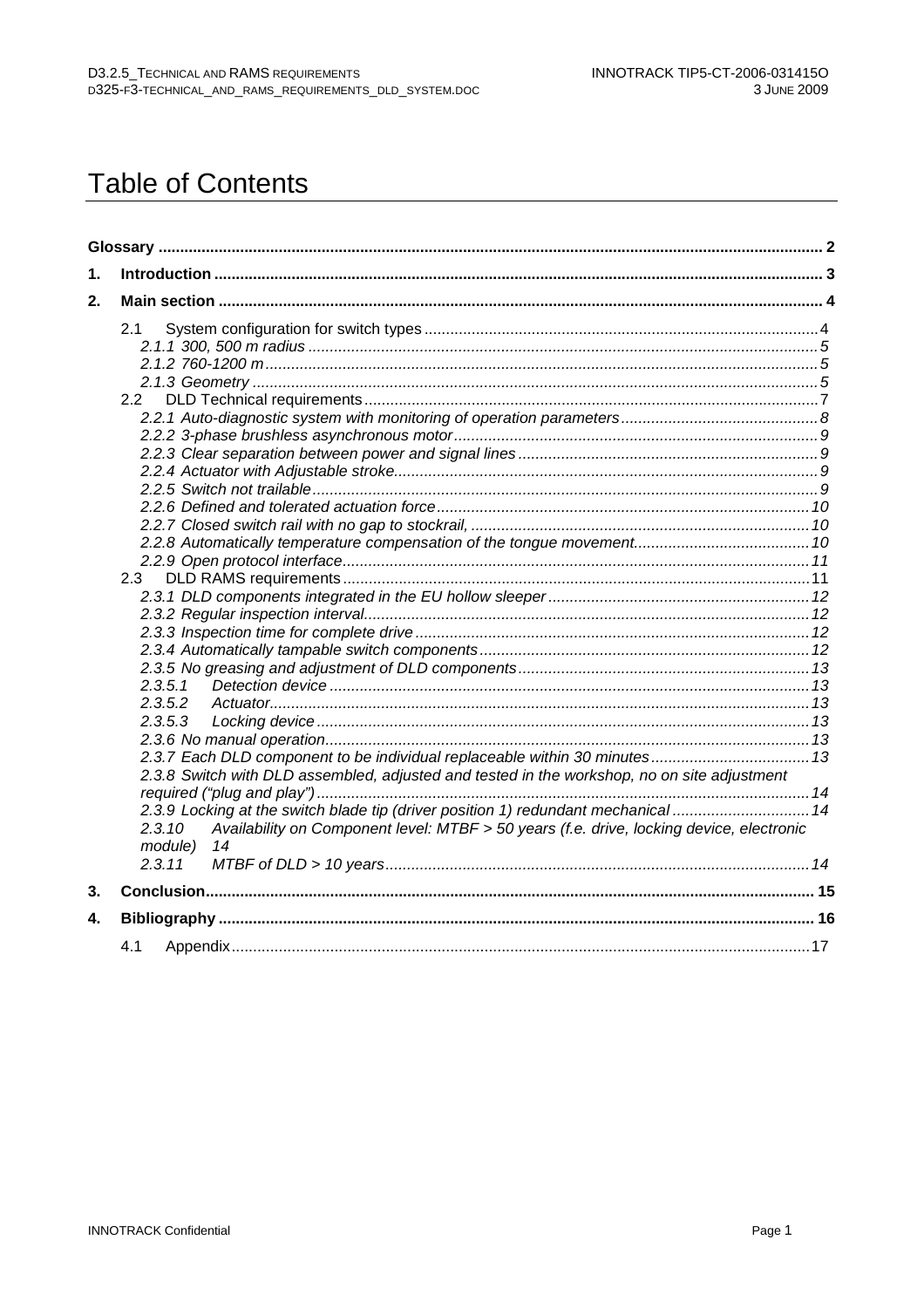## **Glossary**

| Abbreviation/acronym | <b>Description</b>                                     |  |
|----------------------|--------------------------------------------------------|--|
| <b>DLD</b>           | Drive And Locking Devices                              |  |
| <b>DTC</b>           | Design To Cost                                         |  |
| <b>LCC</b>           | Life Cycle Cost                                        |  |
| <b>MTBF</b>          | Mean Time Between Failures                             |  |
| <b>MTTR</b>          | Mean Time To Repair                                    |  |
| <b>RAMS</b>          | <b>Reliability Availability Maintainability Safety</b> |  |
| <b>S&amp;C</b>       | Switch and Crossing                                    |  |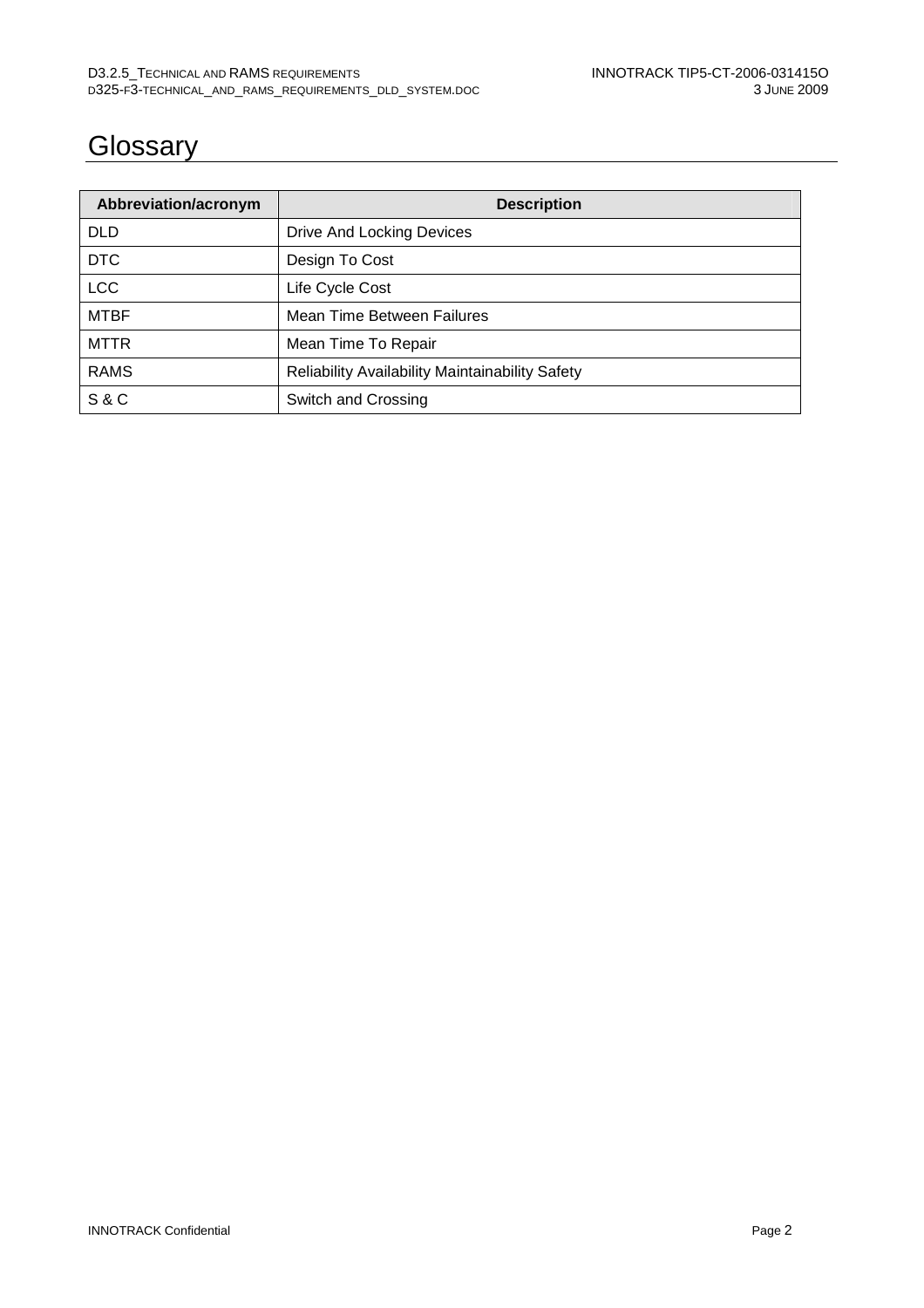# 1. Introduction

Major cost driver for S & C are:

- Preventive maintenance
- Corrective maintenance.

On installations in two Countries (Germany and Sweden) the analysis of the LCC indicates the highest potential for LCC reduction in the maintenance section. Therefore target configurations for S & C in the size UIC 60 300- 1200 are proposed (1). The switches in this range account for approx. 60-75% of the cost in Sweden and Germany

The purpose of this document is to brake down the general definition to the component level describing the features that need to me modified and the requirements to be met to archive the proposed LCC reduction.

The requirements in this document shall guide manufacturers to the development of components to meet the target LCC reduction.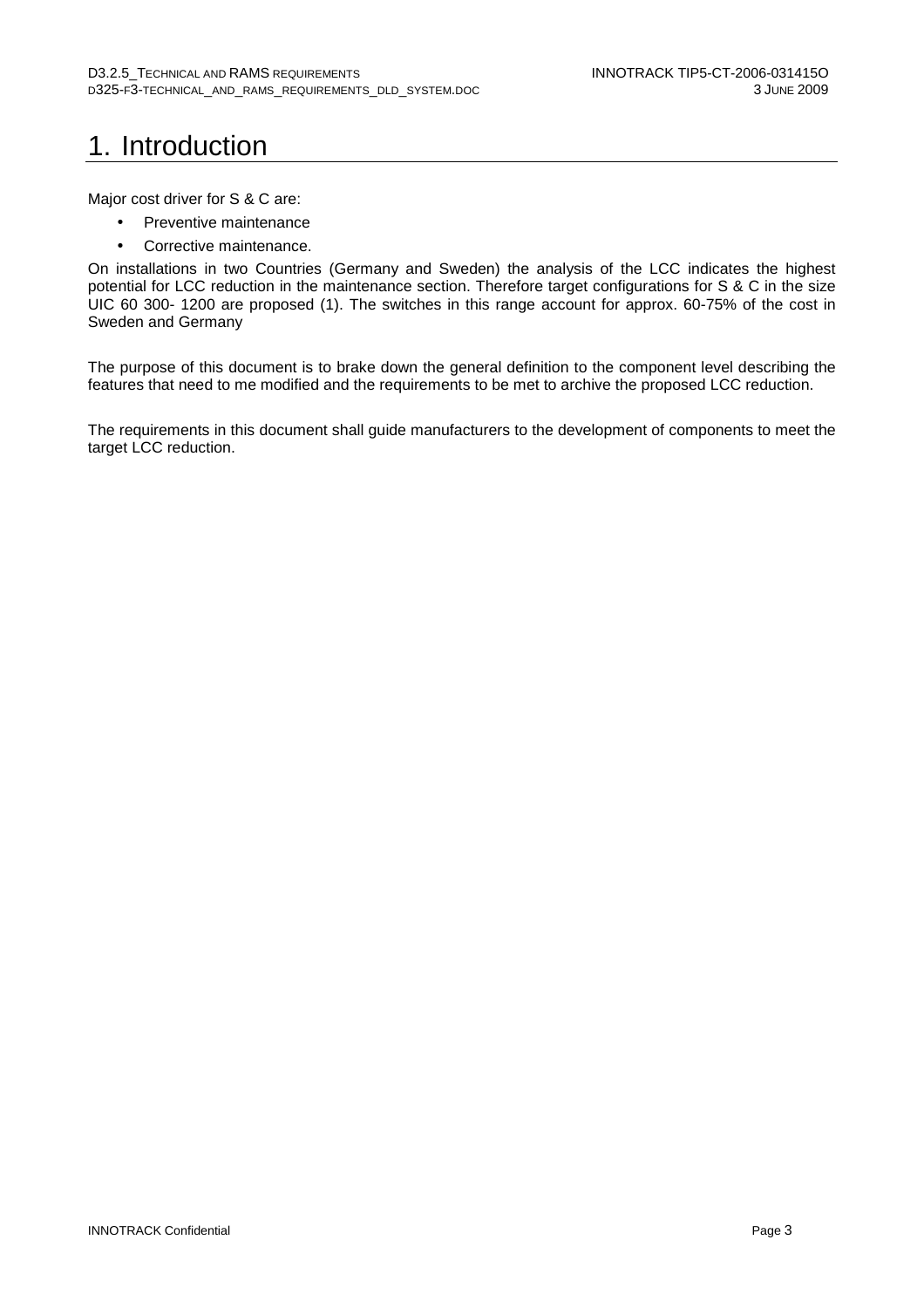# 2. Main section

## 2.1 System configuration for switch types

The target configuration for DLD components is derived from the work done on the LCC estimation in the InnoTrack project (1).

#### Actuator A2015 (Innotrack target)

- Modular design concept with
	- o Drive unit
	- o Locking unit
	- o Detection unit
	- o Control unit
- All components integrated into a hollow sleeper
- Each component individually replaceable within 30 minutes
- Maintenance interval 12 months, 1 h maintenance per year
- Cost for replaceable unit 2.000  $\epsilon$  in average (exchange price)

#### Detector D2015 (Innotrack target)

- Detection unit
- Installed on a regular concrete sleeper (i.e B 70)
- Replaceable within 30 minutes
- Maintenance interval 12 months, 0,5 h maintenance per year
- Cost for replaceable unit 1.000  $\epsilon$  in average (exchange price)

In order to achieve a high safety level and a better system performance the Innotrack team has decided to change the number of actuation and detection layers compared to the current standards in the railway networks.

Recommended is a system shown in Figure 1. This contains a position detector for each actuation point.



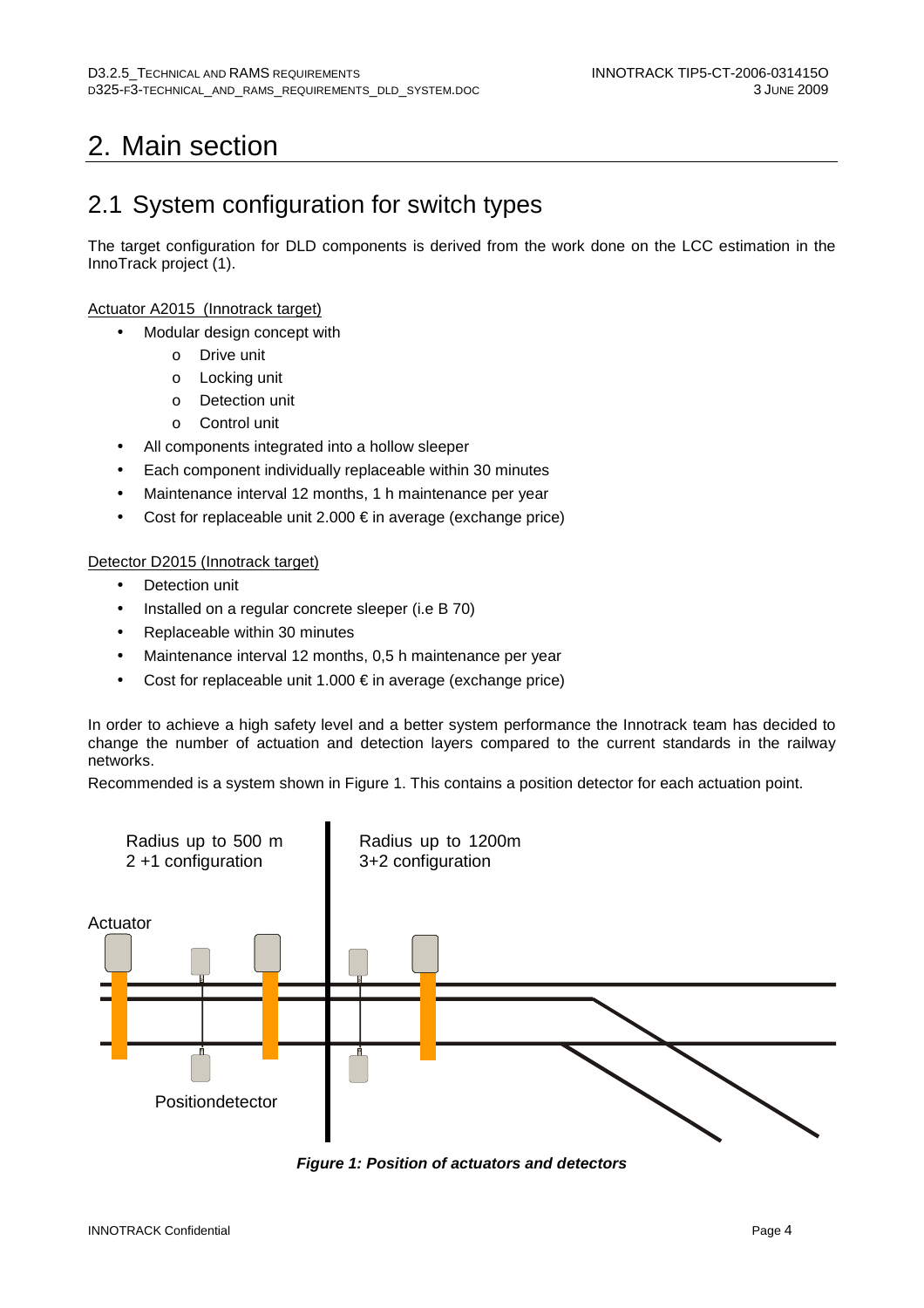### 2.1.1 300, 500 m radius

The target configuration consists of:

- 2 integrated actuation, locking and detection units (Actuator A2015)
- 1 detection unit (Detector D2015).

### 2.1.2 760-1200 m

The target configuration consists of:

- 3 integrated actuation, locking and detection units (Actuator A2015)
- 2 detection units (Detector D2015).

### 2.1.3 Geometry

Position of actuators in available solutions. The position refers to the tip of the switch blade (tongue).



**Figure 2: Reference, Actuator and position detector positions, example Banverket UIC 60-760 switch**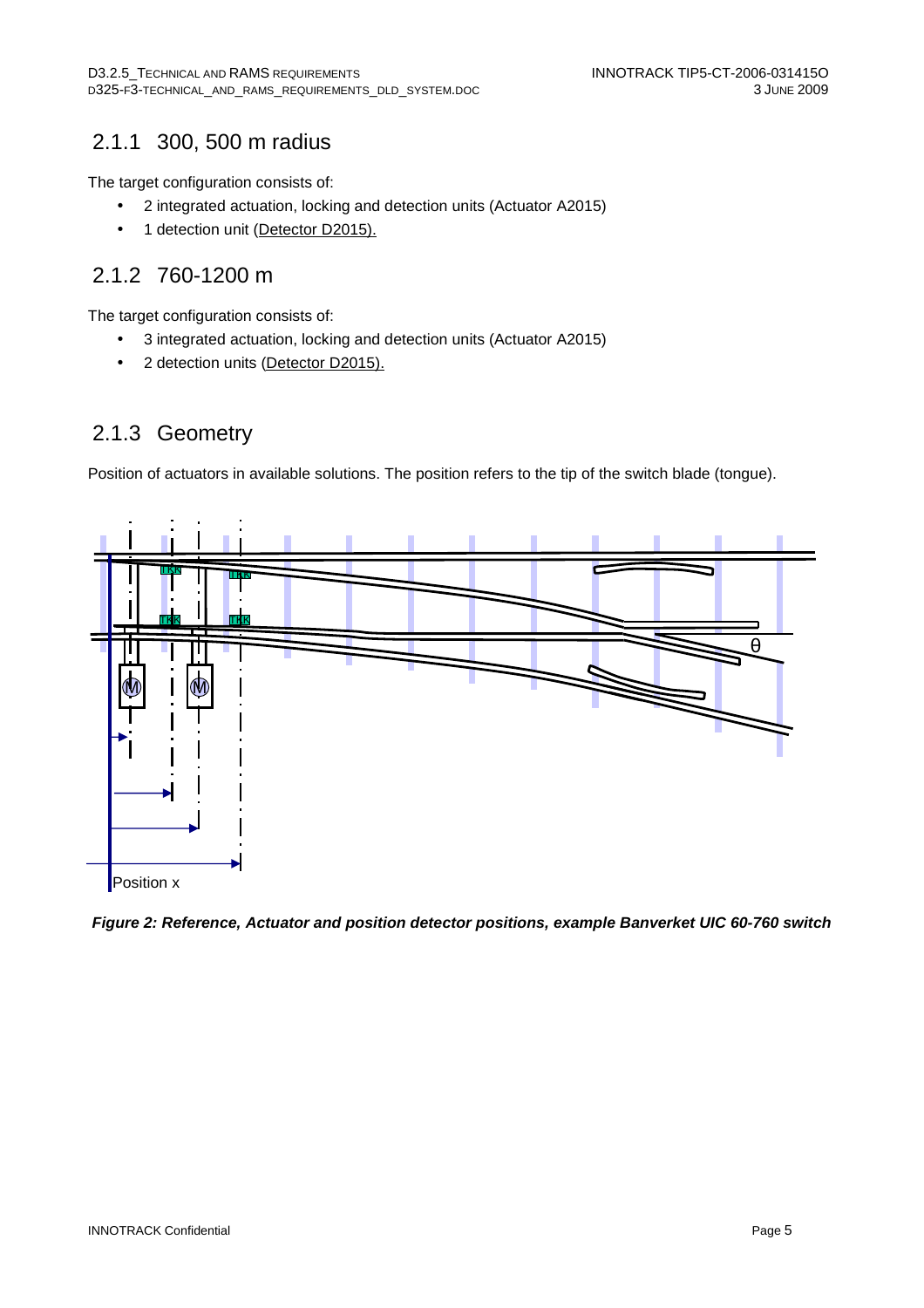| <b>Banverket</b>                             | <b>UIC 60-760</b> | <b>Stroke</b> |           | UIC 60-1200   |
|----------------------------------------------|-------------------|---------------|-----------|---------------|
| Actuator 1                                   | 328               | Not available | 328       | Not available |
| <b>Actuator 2</b>                            | 7598              |               | 9358      |               |
| Position detector 1                          | 3658              |               | 4878      |               |
| Position detector 2                          | 12128             |               | 15738     |               |
| ÖBB Hydrostar                                | 60E1-760          |               | 60E1-1200 |               |
| Actuator 1                                   | 534               | 120           | 535       | 120           |
| <b>Actuator 2</b>                            | 5244              | 100           | 7179      | 100           |
| Actuator 3                                   | 10001             | 72            | 12662     | 80            |
| Position detector 1                          | 3449              |               | 5343      |               |
| Position detector 2                          | 8198              |               | 10820     |               |
| <b>DB</b>                                    |                   |               |           |               |
| Actuator 1                                   | 503               |               | 503       |               |
| $\overline{2}$<br>Actuator<br>(gear,<br>rod) | 5903              |               | 7103      |               |
| Actuator<br>3<br>(gear,<br>rod)              | 10651             |               | 11851     |               |

#### **Table 1: Current positions in mm of Actuators and position detectors according to Figure 2**

Banverket uses 2 single actuators at each position. The actuators are fixed on two extended concrete sleepers. The locking device is integrated into the drive unit which is not state of the art. The fixation of the external drive on two elongated concrete sleepers appears very robust and superior to current solutions with external drives adapted to wooden sleepers by means of adapter plates.

DB network uses 1 actuator. The force is distributed to the actuation points via one or more gear (twin rod) drives.

In opposite the most progressive solution for the ÖBB is designed for the application of a actuation system which is integrated in a hollow sleeper. This solution consists of 2 respectively 3 actuators. The positions of the actuatuors are very similar to the DB system. The differences are caused to the application of hollow sleepers which requires of course an adaptation of the actuation layers to stay in the same sleeper distance. The system meets the proposal for the target configuration with features such as:

- Integrated locking device between the sleepers
- Use of a hollow sleeper
- Position detector on a sleeper.

The ÖBB system has been successfully implemented on many switches. The safety level is among the highest since the number of actuators and position detectors is higher than for the other applications. Therefore thus design can be taken as a reference for the Innotrack proposal as described in the framed part of table 1.

The edge of the switch blade can be designed and manufactured differently according figure 3.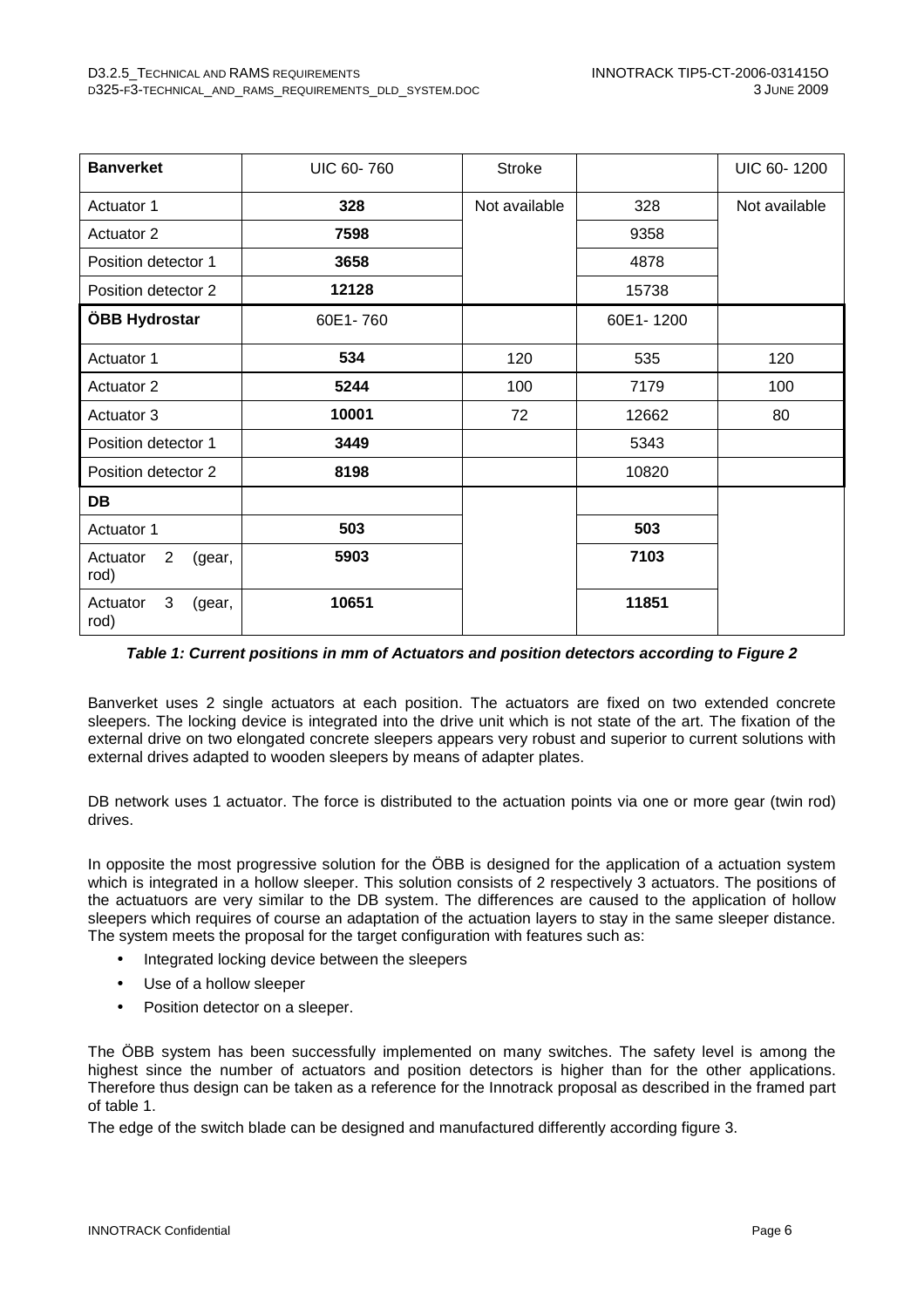It needs to be taken care that the distance X from the milling of the switch to the position of the first actuator doesn`t exceed a maximal value. Recommended for the profile ZU1-is 60 - 300mm.



**Figure 3: Different head machining of the switch blade tip (above and below).** 

## 2.2 DLD Technical requirements

In the following table the requirements are listed. A detailed description for motivation, benefit or a example illustrating the benefits is given under the individual topics following this table.-

| No    | <b>Description</b>                                                   | <b>Benefit/Motivation</b>                                                    |
|-------|----------------------------------------------------------------------|------------------------------------------------------------------------------|
| 2.2.1 | Auto-diagnostic system with<br>monitoring of operation<br>parameters | Extended maintenance cycles<br>Condition based maintenance concept possible  |
| 2.2.2 | 3-phase brushless<br>asynchronous motor                              | Low cost, industry standard motor                                            |
| 2.2.3 | Clear separation between<br>power and signal lines                   | No nuisance trapping on signal line, no switching,<br>More functionality     |
| 2.2.4 | Stroke adjustable from<br>60 mm to 220 mm                            | Needed for multiple drive points, size UIC 60-500 up to 1200 m               |
| 2.2.5 | Switch not trailable                                                 | Simplified DLD design, improved safety, harmonized requirements<br>in Europe |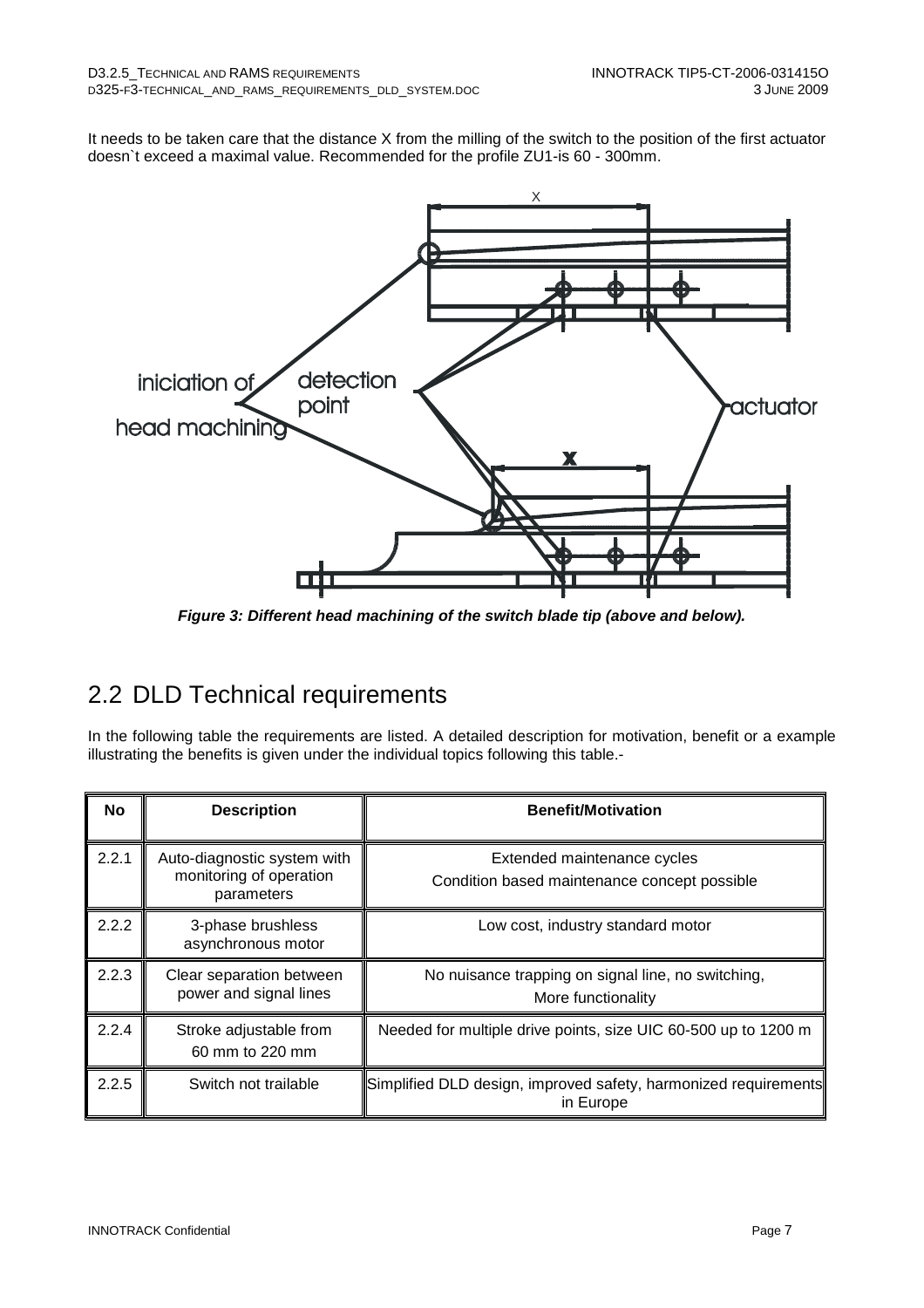| No    | <b>Description</b>                                                                      | <b>Benefit/Motivation</b>                                                                                                                                                                                      |  |
|-------|-----------------------------------------------------------------------------------------|----------------------------------------------------------------------------------------------------------------------------------------------------------------------------------------------------------------|--|
| 2.2.6 | Defined and tolerated<br>actuation force                                                | Damage protection of switch blades                                                                                                                                                                             |  |
| 2.2.7 | Closed switch rail with no gap<br>to stockrail,                                         | Safety, less or no inspection, less wear, enhanced MTBF                                                                                                                                                        |  |
| 2.2.8 | Automatically temperature<br>compensation of the tongue<br>movement (-40 - 70° Celsius) | Allow for tongue movement of $\pm 25$ mm                                                                                                                                                                       |  |
| 2.2.9 | Open protocol interface                                                                 | Enabling of condition based maintenance strategies, increased<br>independence from the interlocking system supplier,<br>standardization of components, simplified installation and<br>commissioning of systems |  |

|  | Table 2: Summary table of technical requirements |  |
|--|--------------------------------------------------|--|
|--|--------------------------------------------------|--|

#### 2.2.1 Auto-diagnostic system with monitoring of operation parameters

- Extended maintenance cycles
- Condition based maintenance concept possible

Condition based maintenance bears the potential for failure and hence downtown reduction. This leads to an improvement in availability and hence operational cost benefits. It requires a monitoring system for key parameters of the DLD system that indicates incipient failures.

Useful parameter to monitor

- Motor current, actuator force
	- o increased force is an indicator for non-sufficient lubrication(maintenance problems of the switch/DLD)
- Switching time
	- o Elongated switching time is a indicator for greasing / maintenance problem of the switch/DLD
- **Temperature** 
	- o Temperature can be used to trigger a device heater to prevent ice failure. Controlled and smart heating of the switch and /or component can reduce the energy consumption Also the temperature information can be useful in combination with other sensor signals for the condition monitoring.
- **Counter** 
	- o A counter that counts the number of switch throws is a simple but useful indicator to extend the maintenance intervals. In some cases a earlier inspection may be indicated
- Acceleration measurement on the crossing nose
	- $\circ$  The acceleration could be used to determine the quality of the switch installation or changes to the condition of installation.

The Auto diagnostic system requires local controllers at the switch/DLD components. The data may be analysed and pre-processed by the local controller or by a remote system.

#### **The functional requirements for such a system are described in more details in (2)**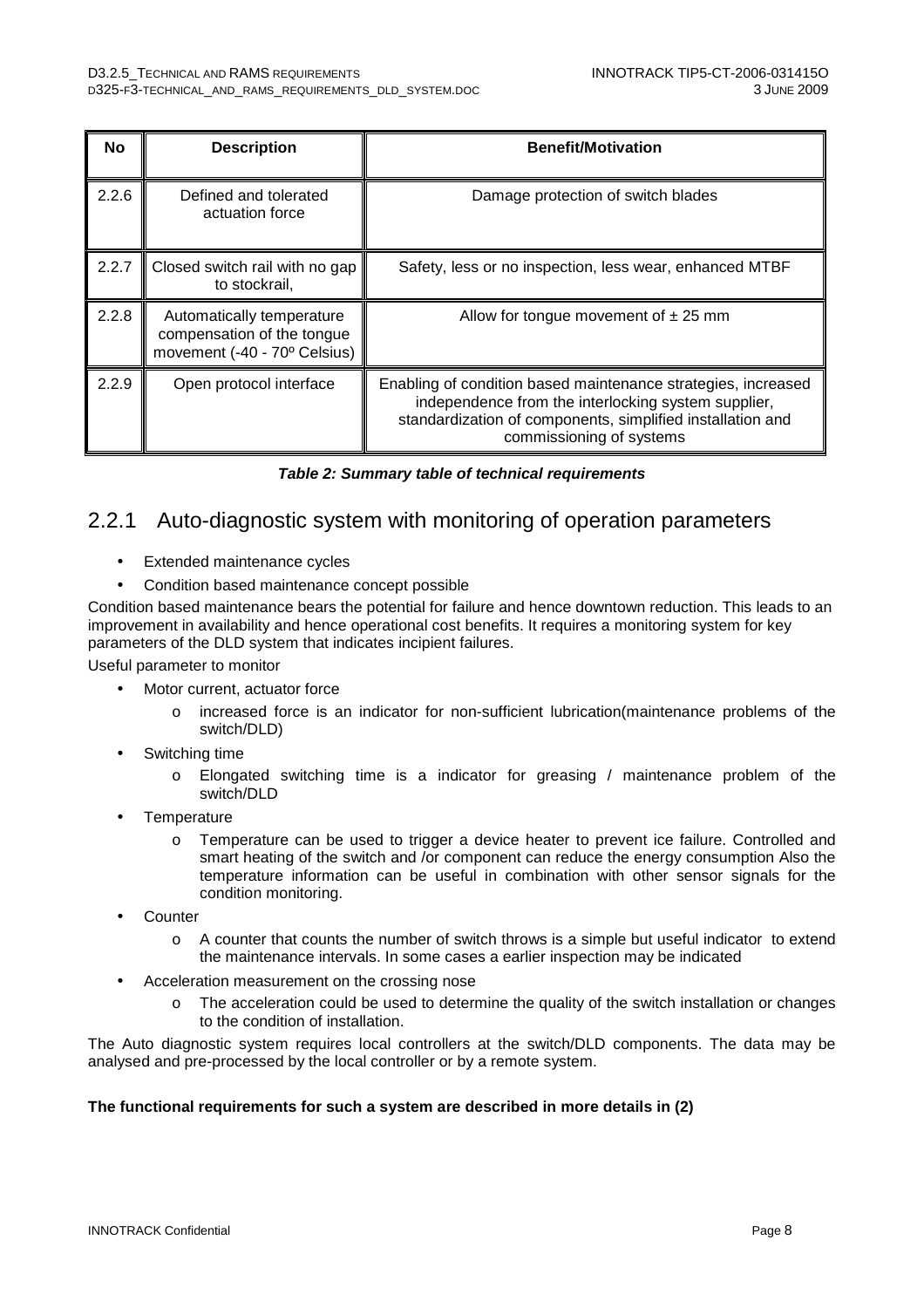### 2.2.2 3-phase brushless asynchronous motor

In most European countries alternating current (AC) motors are in use. Some Countries (for example GB) use Direct Current (DC) motors. The installation of these devices has historical reasons.

|                 | Investment/price | <b>Reliability</b>              | <b>Durability</b>                        | <b>Measurement and</b><br><b>Control</b> |
|-----------------|------------------|---------------------------------|------------------------------------------|------------------------------------------|
| <b>AC Drive</b> | low              | high                            | No.<br>(except)<br>wear<br>for bearings) |                                          |
| DC Drive        | higher           | Lower due to wear<br>of brushes | <b>Brushes wear</b>                      |                                          |

The Advantage of a 3-phase brushless asynchronous motor is, that an industry standard motor can be used with little or no adoptions to the climatic requirement on the track.

### 2.2.3 Clear separation between power and signal lines

To reduce the power line interference with signal lines (such as sensor outputs) a strict and clear physical separation of those is recommended. Also the crossing of wires needs to be avoided.

The advantages compared to the frequently used 4 wire system are:

- Sensors can measure and control the switching process,
- Component replacement and installation is easier,
- No nuisance trapping on signal line,

This requirement is associated with a new interlocking standard.

#### 2.2.4 Actuator with Adjustable stroke

When a mechanical or hydraulic backdrive is not used multiple actuation points are required to move a UIC 60 switch. The stroke at each actuation layer is different and depends on the design and size of the switch.

| <b>Locking device</b> | Stroke (mm) | Overlap      |
|-----------------------|-------------|--------------|
|                       | 220         | $60 +/- 10$  |
| Lock 1                | 173         | $37 + (-10)$ |
| Lock 2                | 129         | $24 + 10$    |
| Lock 3                | 89          | $14 + - 5$   |

|  | Table 3: Stroke for 4 actuators, EW 60-2500 (4) |  |
|--|-------------------------------------------------|--|
|--|-------------------------------------------------|--|

#### **Proposal: Stroke to be adjustable from 60 mm to 220 mm**

#### 2.2.5 Switch not trailable

Trailable switches require the independent movement of the switch blades. The switch can only be trailed when the inner switch blade is pushed by the wheel by applying a certain force to the switch blade. The trailing process:

- wheel hits the inner switch blade
- Force on the inner switch blade is high enough (for example 7000N) to open the coupling in the drive unit that locks the actuator bar.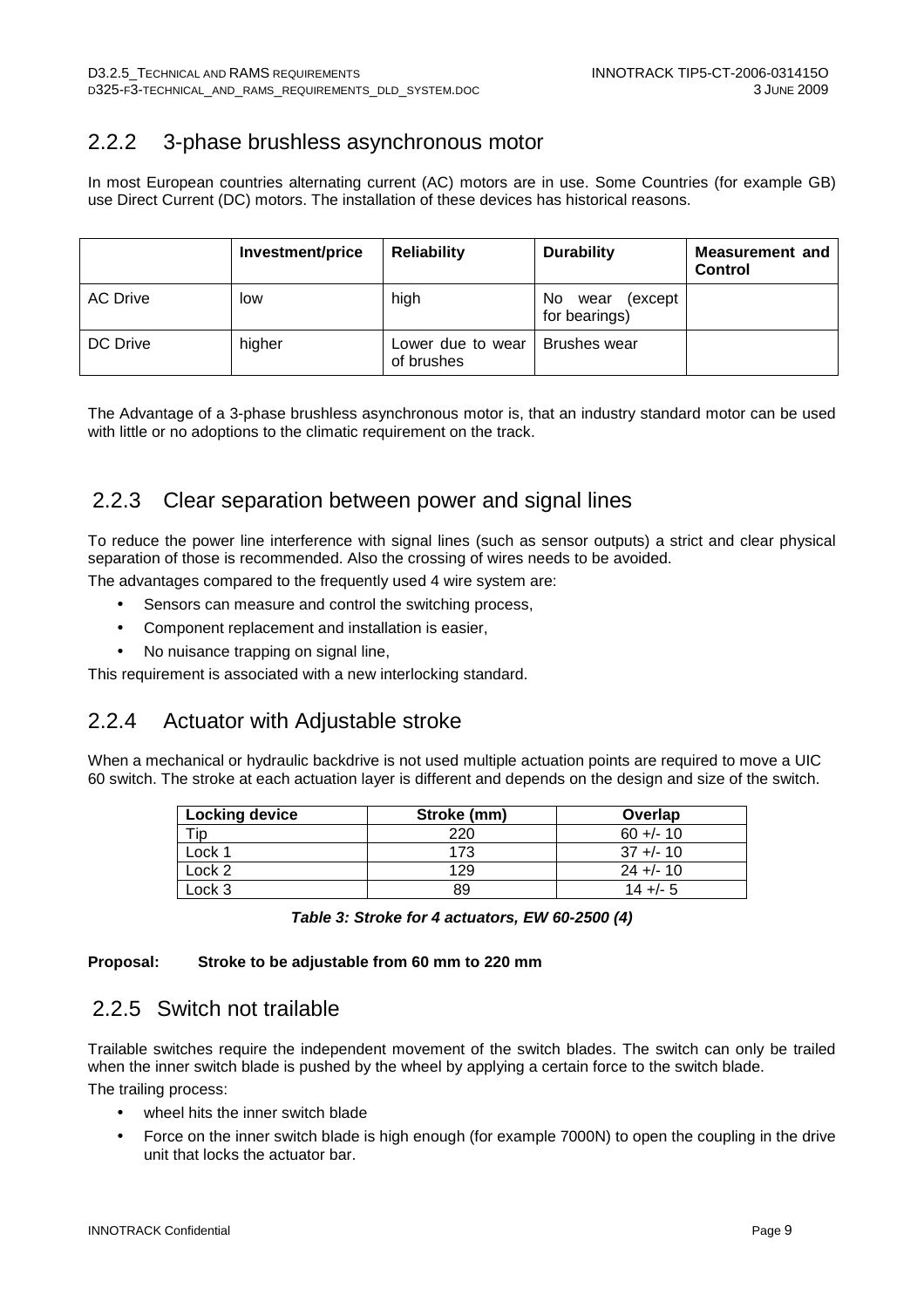- Wheel pushes the switch blade further, the locking of the closed switch blade (contacting the stockrail) is released
- Both switch blades are free to be moved by the wheel, switch is trailed.

Opposite to this a non-trailable arrangement has the following benefits:

The inner switch blade is locked with the same locking force as the outer side.

The non-trailable switch has the following advantages:

- Both switch blades are fixed in the end position with the same (high) locking force
- The actuator can be simplified. Trailing device can be removed. This reduces the cost and complexity; the safety and reliability is improved
- The distance of the switch blades is defined by the length of the stretcher bar. Wear in the locking device does not lead to a variation of the switch blade distance
- The requirements in Europe are harmonized
	- o safety risk analysis can be compared one to one between different countries
	- o advertised bidding for equipment installation can be simplified and installations standardised

#### 2.2.6 Defined and tolerated actuation force

UIC 60 Switches require a certain force / energy to perform the switching operation reliable under the allowed operating conditions. Since this specification is limited for UIC 60-500/1200 switches only switches with 3 actuation layers need to be considered. For longer switches higher actuation forces may be required. Therefore multiple drives can be used.

In order to limit the cost per DLD the actuation force is limited to the mentioned switch size.

On the other hand the force applied to the switch rail needs to be limited. In case of a blockage of the switch rail (for example the presence of a foreign object between switch and stockrail) the switch rail must not be bent by the actuator.

- Max actuation design force:  $6000 \text{ N} +/-10 \%$  at a temperature range of -30 to + 70<sup>o</sup> Celsius).
- For switches having 3 and more actuation points it is recommended to use a higher force of
	- at least 8000 N +/- 10 % at the actuation point near the crossing nose (for example actuator 3 out of 3). This recommendation is based on the experience with installed switches by VAE.

#### 2.2.7 Closed switch rail with no gap to stockrail,

The presence of a gap between the stock rail and the switch rail can lead to extra wear when wheel sets pass this gap.

This wear can be avoided or reduced my pre stressing/preloading of the tongue (switch rail). A typical test in the railway companies is established to check whether the gap is within the tolerated boundaries or not. This test and hence the cost can be avoided with a pre stressed system.

A pre-stressed system enables the safe use of a integrated locking device (hollow sleeper) since small deviations in the switching system can be compensated by the pre-stressed system.

#### 2.2.8 Automatically temperature compensation of the tongue movement

Depending on the length of the tongue (switch blade) a certain temperature related tongue movement has to be tolerated by the Drive system.

The switch blade of a UIC 60. 1200 switch changes the length by +/- 11,5 mm at a temperature change of +/- 50°C. Since InnoTrack focuses on switches up to 120 0 m radius this dimension includes the requirement for smaller switches.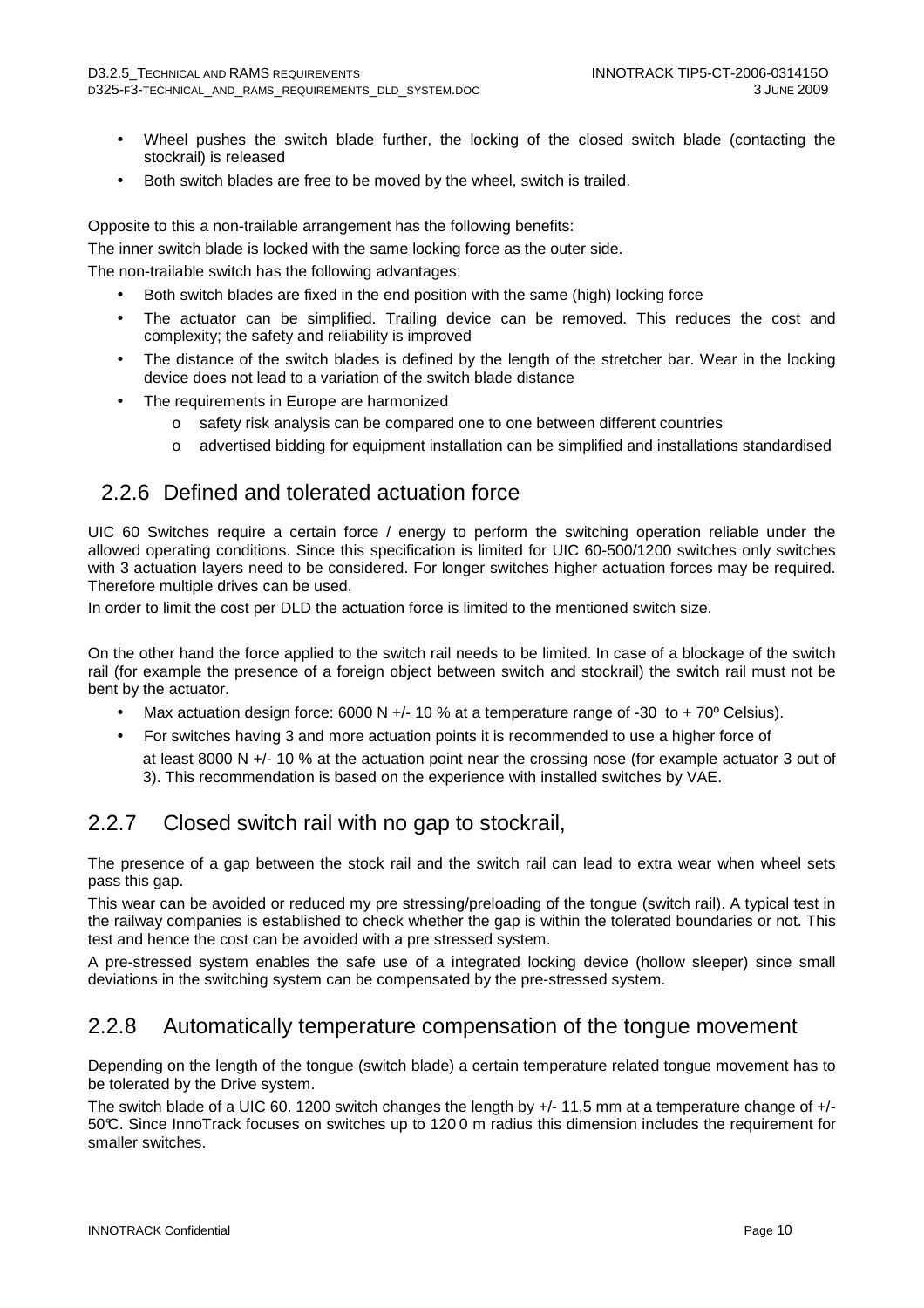The design of the DLD components is required to fulfil the tongue movement +/- 11,5 mm. In total this number needs to be further increased since other tolerances add to this change of length:

- installation tolerance (+/-5mm)
- tolerance in displacement limited at the end of the switch +/-2mm
- •

The total tolerable tonque movement shall be +/- 25 mm.

### 2.2.9 Open protocol interface

With a open protocol interface

- DLD components of different suppliers can be mixed
- The dependency from the interlocking system can be reduced
- Upgrading or integration of modernised into the existing systems is simplified
- Condition based maintenance strategies can be implemented with the centralised access of the components signals
- Third party software independent by the system supplier can be implemented for data analysis, monitoring, etc.
- Commissioning of the system can be simplified
- enables railway companies to combine the components
- Enabling of condition based maintenance strategies
- increased independence from the interlocking system suppliers
- standardization of components
- simplified installation and commissioning of systems

More details are described in (10).

## 2.3 DLD RAMS requirements

| No    | <b>Description</b>                                                       | <b>Benefit/Motivation</b>                         |  |
|-------|--------------------------------------------------------------------------|---------------------------------------------------|--|
| 2.3.1 | DLD components integrated in<br>the EU hollow sleeper                    | <b>LCC</b> reduction                              |  |
| 2.3.2 | Regular inspection interval                                              | Inspection cost reduction                         |  |
| 2.3.3 | Inspection time for complete<br>drive                                    | Inspection cost reduction                         |  |
| 2.3.4 | Automatically tampable switch<br>components                              | Maintenance cost reduction                        |  |
| 2.3.5 | No greasing and adjustment of<br>DLD components                          | Maintenance cost reduction, enhanced availability |  |
| 2.3.6 | No manual operation                                                      | Complexity reduction, investment reduction        |  |
| 2.3.7 | Each DLD component to be<br>individual replaceable within 30<br>Iminutes | Maintenance cost reduction                        |  |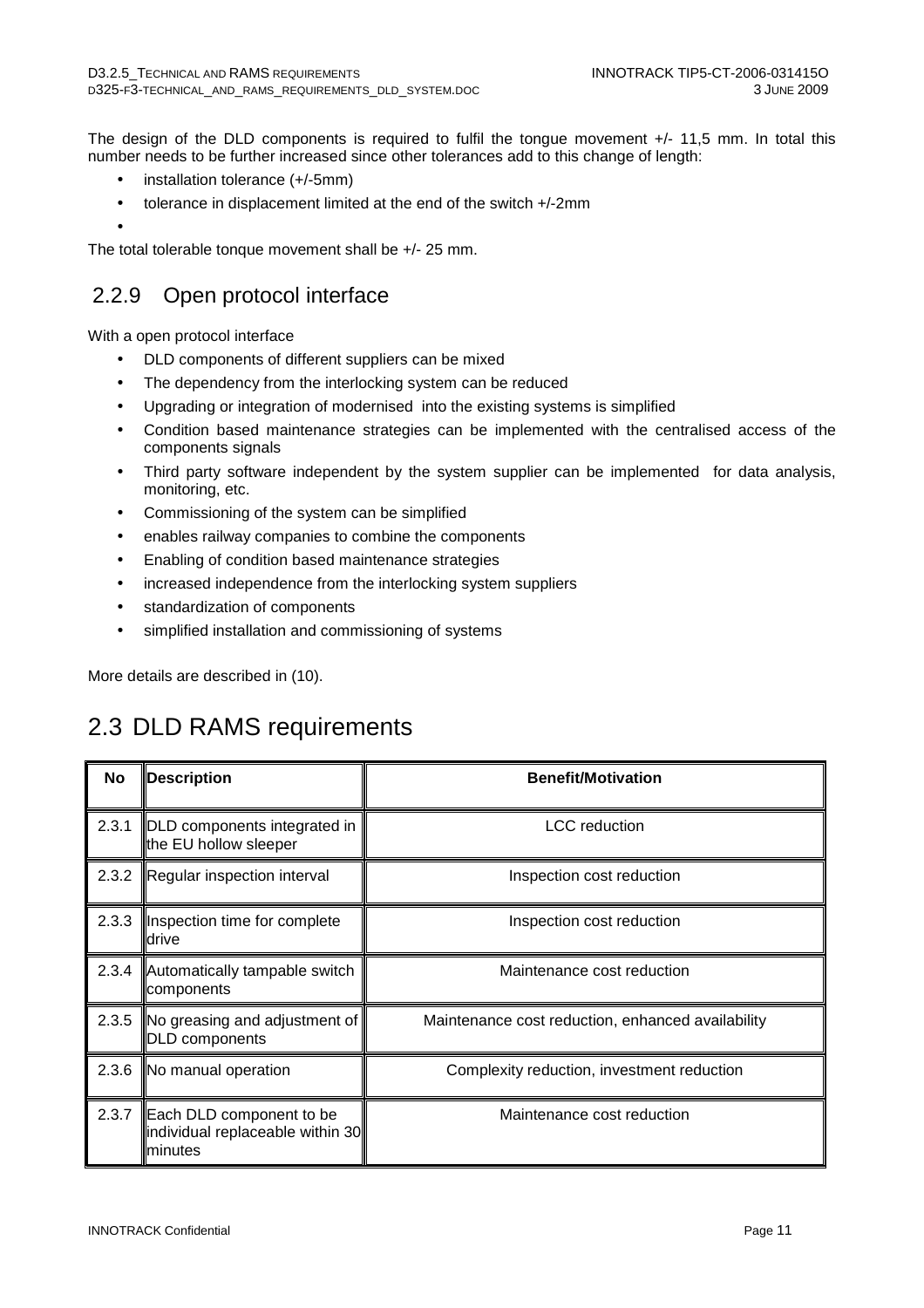| No    | <b>Description</b>                                                             | <b>Benefit/Motivation</b>       |
|-------|--------------------------------------------------------------------------------|---------------------------------|
| 2.3.8 | Switch with DLD assembled,<br>adjusted and tested in the<br>workshop           | Installation cost reduction     |
| 2.3.9 | Locking at the switch blade tip<br>(driver position 1) redundant<br>mechanical | Safety                          |
|       | 2.3.10 Availability on Component<br>level: MTBF > 50 years                     | Maintenance cost reduction, LCC |
|       | 2.3.11 MTBF of DLD $> 10$ years                                                | Maintenance cost reduction, LCC |

#### **Table 4**

#### 2.3.1 DLD components integrated in the EU hollow sleeper

The integration of DLD components in the sleeper has the following potential benefits

- Protection from dust, water and ice by housing of the sleeper
- Compact design with the components assembled and tested in the factory
- Defined fixation of the components, damage and vandalism protection
- Automated tamping of the switch possible **Figure 7**.

#### 2.3.2 Regular inspection interval

The Regular inspection interval shall be larger than 12 months to reduce the operation cost. The preventive maintenance is a mayor cost driver of LCC. The reductions can be reached by a combination of different measures such as:

- maintenance free or maintenance reduced design
- remote monitoring of the component condition (6)

#### 2.3.3 Inspection time for complete drive

Inspection time regular 1 hour (2 workers). This value has been assumed in D 3.2.1 to fulfil the LCC reduction target.

#### 2.3.4 Automatically tampable switch components

The switch components have to be arranged at the switch and designed, so that automatic tamping of the switch is possible.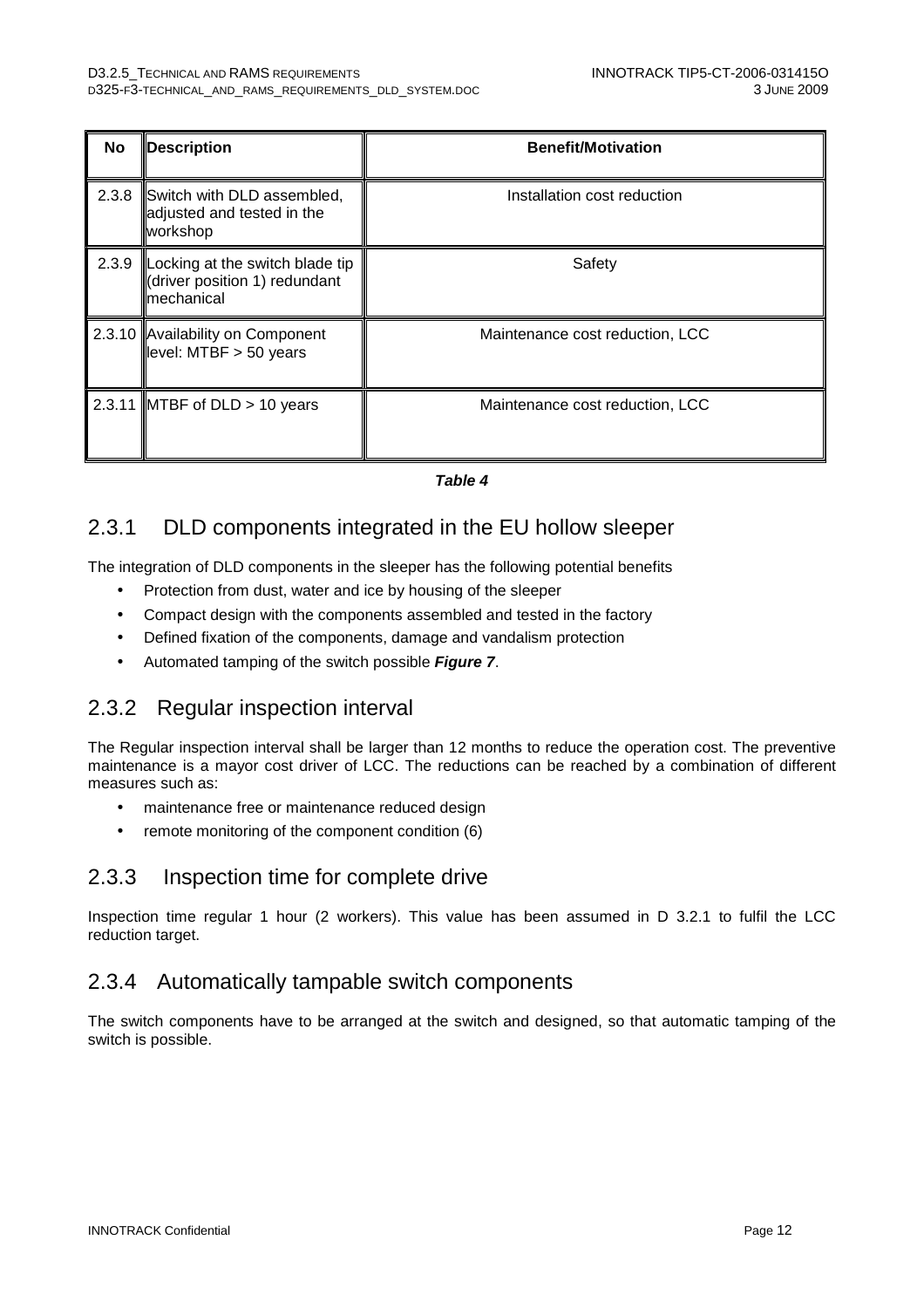### 2.3.5 No greasing and adjustment of DLD components

#### 2.3.5.1 Detection device

Detection devices can be designed to have no moving mechanical parts. An example is the inductive position detection system IS2000 Figure 5.

In case this is not feasible or the vendor is not capable to use this technique all bearings of detection device have to be designed with lifetime lubrication (for example rolling contact support) , or lubrication free.

#### 2.3.5.2 Actuator

Most of the actuators currently in use need to be greased frequently. In case of a failure the service of components of the actuator unit is not possible. Some solutions offer a modular approach (for example the Ebiswitch) In this case the locking device can be removed separable.

#### 2.3.5.3 Locking device

Greasing is a cost driver for locking devices. The standard procedure for example at DB network ist greasing of the locking device every 2 weeks on high loaded railway lines.

Existing solutions promise lower maintenance cost. For examples the Spherolock offers extended maintenance intervals of 12 months and a MTBF of 50 years (projected by vendor).

#### 2.3.6 No manual operation

For the manual operation of the switch actuators are often equipped with a crank handle or a port for a crank handle. In hydraulic system the system can often be actuated with a manual pump.

Discussions indicate that the main reason for a manual operation option is the unavailability of power during the installation process of a switch/ actuator. Historically there has been no power available on installation sites because machinery was not very sophisticated. Nowadays installation of switches and infrastructure requires power to be available on the site.

A new interlocking interface makes the manual operation obsolete. With the power lines separated to the signalling lines (such as addressed in D 3.2.3) the switch can be either powered by the normal power source or by a transportable generator during the installation of the switch or repair.

With the actuator connected to the power the actuator can be controlled by a operator on the site using a portable computer or a heavy duty handheld PC.

The manual control of the switch in such a manner will be demonstrated with the installation of the Demonstrator in July 2009.

#### 2.3.7 Each DLD component to be individual replaceable within 30 minutes

The use of a modular design bears the opportunity to exchange defective modules in a very short time. The system design needs to be in such a manner, that the replacement of modules is simple.

- Few other parts are allowed to be removed in order to exchange any defective module
- The modules need to be fully independent with reliable and solid connection to the system
- Modules need to be designed to be repaired.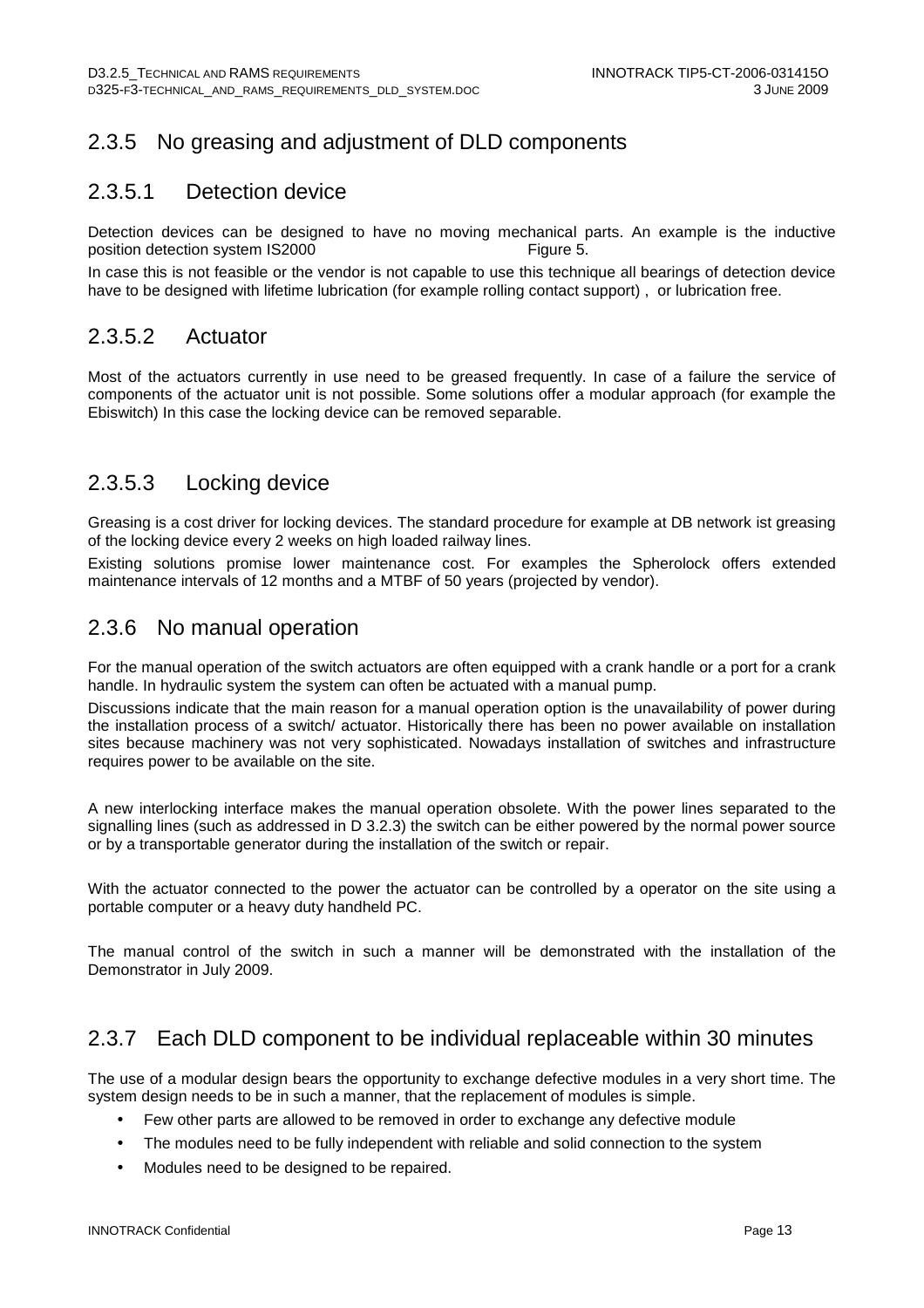Only some additional time is required to find the defective module in the system. The replacement time of 30 Minutes gives the opportunity to reduce the downtime.

#### 2.3.8 Switch with DLD assembled, adjusted and tested in the workshop, no on site adjustment required ("plug and play")

The preassembly of the complete switch bears significant advantages:

- Adjusted slide or roller support for the switch blades and hence reduced variance in the required actuator forces over lifetime and number of installed applications. This enables the use of smaller actuators (reduced switching force)
- Better quality of the assembly work due to assembly in dry and heated shop environment compared to assembly work at the rail track
- Switch can be completely tested and dimensions verified using instruments and measurement equipment design for indoor use
- Improvement of logistics, all subcomponents are collected in the assembly shop and the finalised switch is delivered just in time

This concept has been already demonstrated by different vendors in different countries.

#### 2.3.9 Locking at the switch blade tip (driver position 1) redundant mechanical

The redundant locking of the switch blade tip (actuator position 1) is a must to ensure safety in case of proved fail safety. By individual locking of both switch blades (which are connected with a stretcher bar) the failure of one component does not lead to a failure of the switch. Another (saver option) is the redundant locking of both switch blades with two independent locking devices.

#### 2.3.10 Availability on Component level: MTBF > 50 years (f.e. drive, locking device, electronic module)

For a significant reduction of downtime the MTBF at component level needs to be larger than 50 years. The RAMS requirement calculation is part of deliverable 3.2.1 were the LCC is calculated and the required MTBF is calculated.

#### 2.3.11 MTBF of DLD > 10 years

For a significant reduction of downtime the MTBF for all DLD components needs to be larger than 10 years. The RAMS requirement calculation is part of deliverable 3.2.1 were the LCC is calculated and the required MTBF is calculated.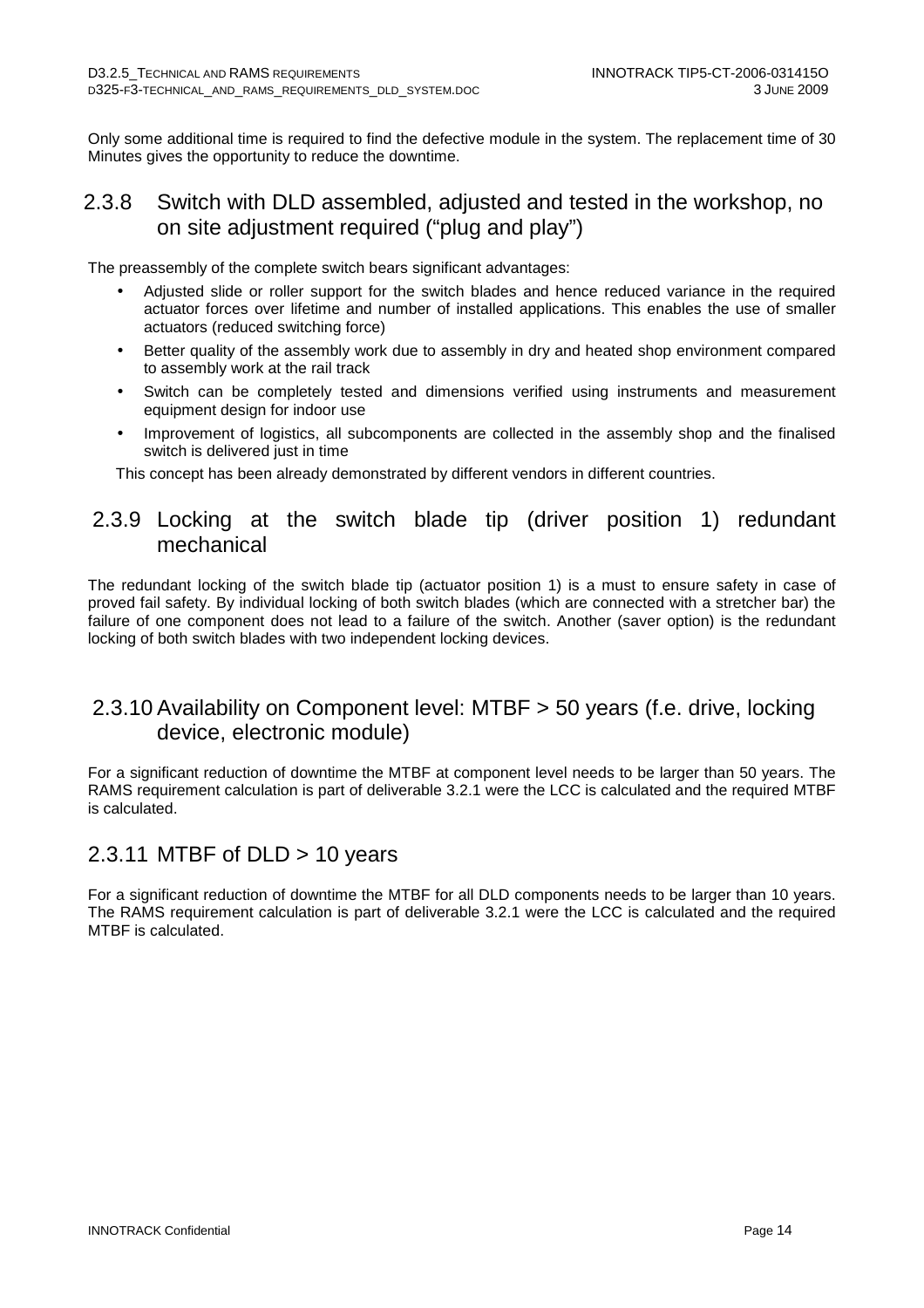# 3. Conclusion

The technical and RAMS recommendations for DLD components are described in order to archive a standard for components and arrangements on the S & C. By reducing the number of European variants the project cost for installations of S & C can be reduced. The standardisation allows the railway infrastructures to reduce the cost for buying such equipment.

Additionally the recommended RAMS requirements will help to reduce the operational costs significantly. The current LCC composition is dominated by the maintenance and service cost. With future systems following the recommendations given in this paper the LCC will be dominated by the initial investment simplifying the LCC calculation for the infrastructures.

Historical features are recommended to be discarded since future and modern signalling architecture and maintenance processes makes them obsolete.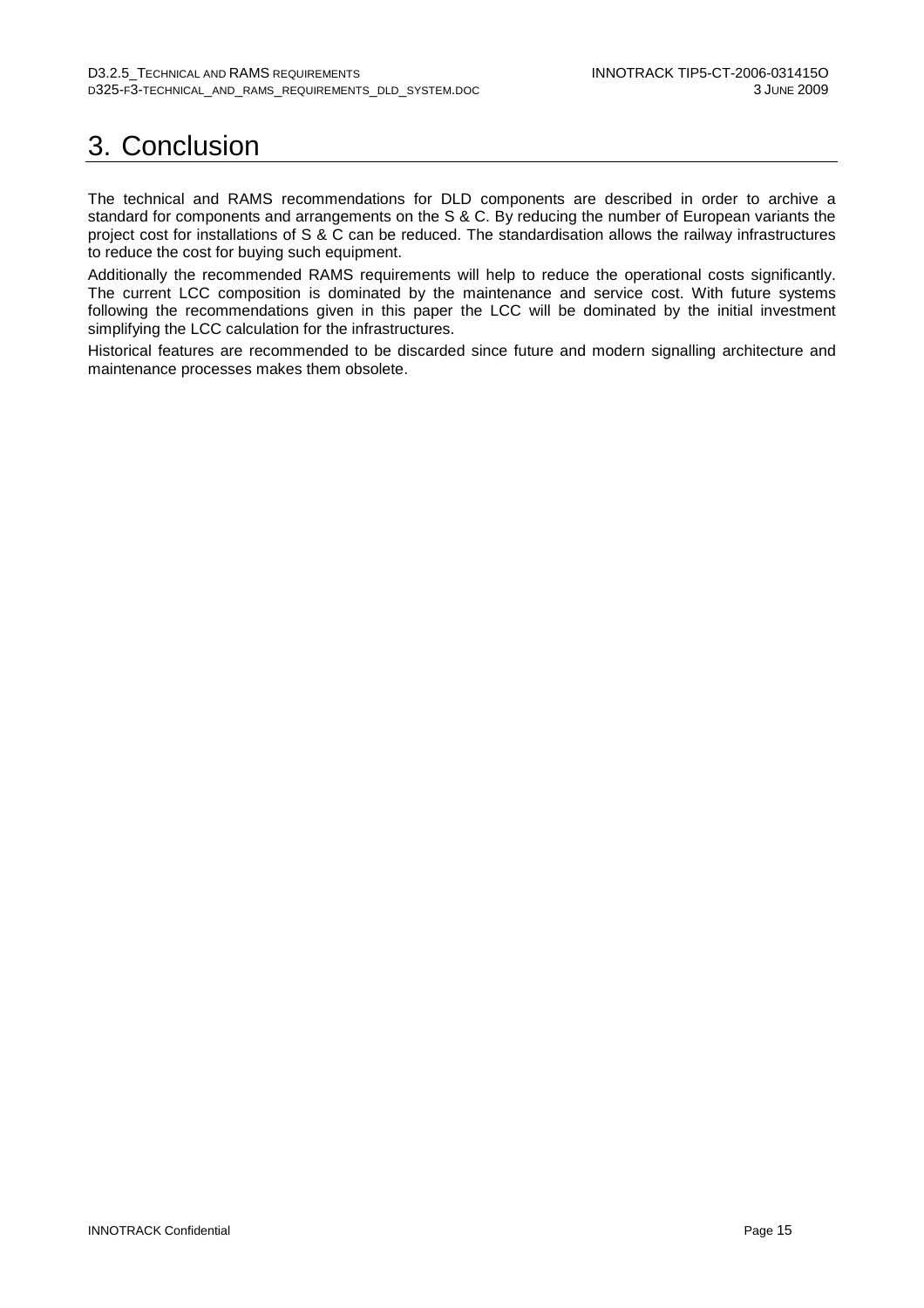# 4. Bibliography

- (1) D3.2.1 Definition of acceptable RAMS and LCC for DLD´s
- (2) D3.3.3 -Requirements\_for\_SC\_monitoring
- (3) 3.2.4/ 3.3.5 Requirement specification for the DLD and monitoring demonstrator
- (4) SIGNAL + DRAHT (92) 10/2000, Der Bewegungsablauf im Weichenstellsystem
- (5) SPHEROLOCK® Praxisbericht eines revolutionären Verschlusssystems SIGNAL + DRAHT (96) 3/2004
- (6) http://www.promain.org/images/T2\_Switch\_Diagnosis.pdf
- (7) http://www.promain.org/publications.htm
- (8) http://www.toughbook.eu/ENG/toughbooks\_home.aspx
- (9) Siemens Switchguard ITS 700
- (10) D 3.2.3 Functional Requirements for the open standard interface for electronic interlocking